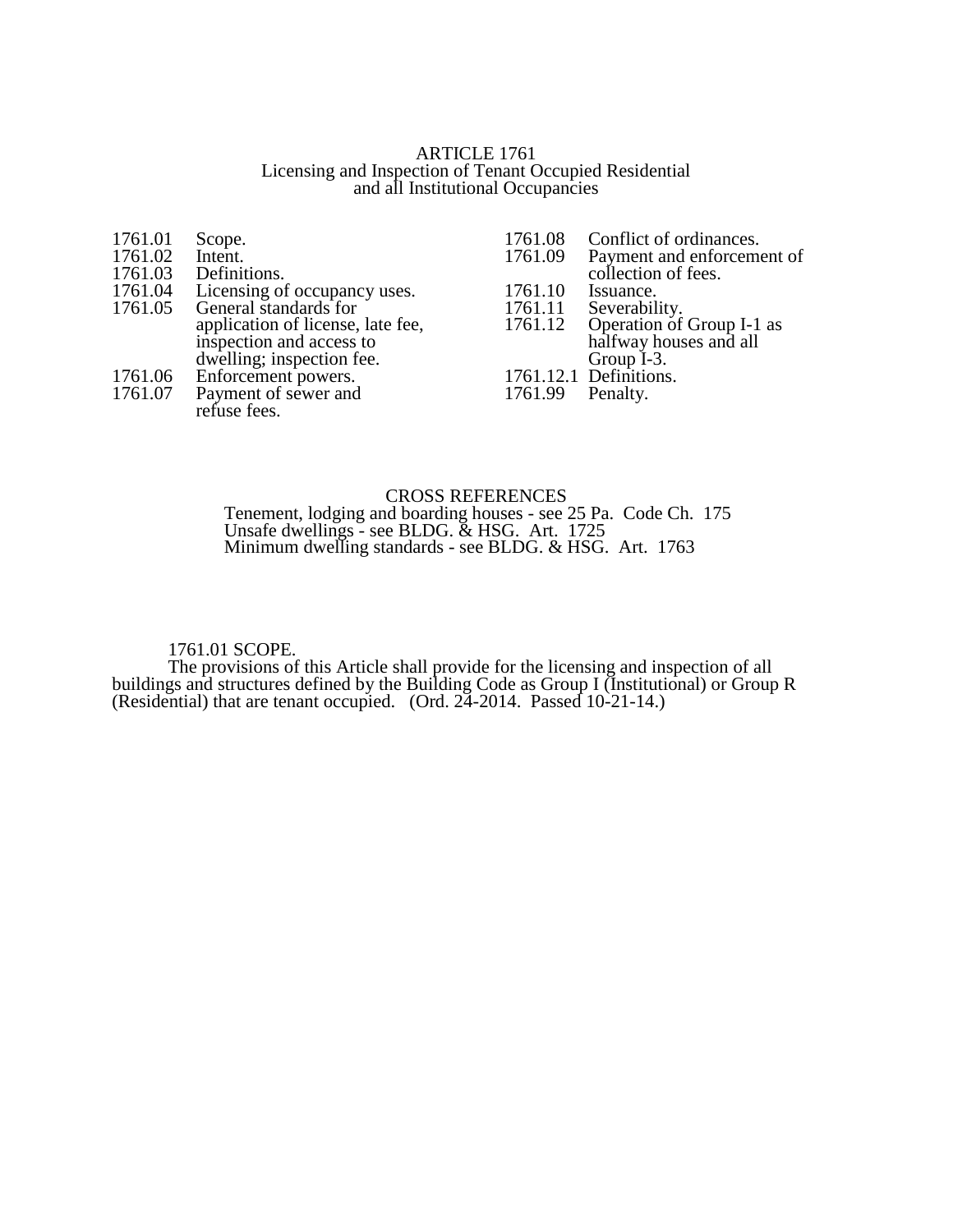### 1761.02 INTENT.

To ensure the public health, safety and welfare insofar as they are affected by the continued occupancy and maintenance of tenant occupied Group I and Group R buildings and structures. (Ord. 24-2014. Passed 10-21-14.)

## 1761.03 DEFINITIONS.

The following words and terms, when used in this Article, shall have the following meanings unless the context clearly indicates otherwise.

- (a) "Department" means the Department of Economic and Community Development or any authorized representative thereof as designated by the Director of Economic and Community Development.
- (b) "Building Code" means the Building Code of the City of York.
- (c) "Plumbing Code" means the Plumbing Code of the City of York.
- (d) "Fire Prevention Code" means the Fire Prevention Code of the City of York.
- (e) "Property Maintenance Code" means the Property Maintenance Code of the City of York
- (f) "Refuse fee" means all fees and penalties imposed by the City of York under Article 951.
- (g) "Sewer fee" means all fees and penalties imposed by the City of York under Article 933.
- (h) "Structure unfit for human occupancy" means a building or structure that is found to constitute a serious hazard to the physical health or safety of the occupants or to the general public because it is considered dilapidated, unsanitary, vermininfested or lacking the facilities and equipment as required by the Property Maintenance Code of the City.
- (i) "Unsafe structure" means a building or structure that is found to be dangerous to the life, health, property or safety of the public or the occupants of the structure by not providing minimum safeguards to protect or warn occupants in the event of fire, or because such structure contains unsafe equipment or is so damaged, decayed, dilapidated, structurally unsafe, or of such faulty construction or unstable foundation, that partial or complete collapse is possible.
- (j) "Person" means an individual or individuals, a partnership, an association, a corporation, a joint stock company, a trust, an unincorporated association or any other group or legally recognized entity and/or the owners or officers in such legally recognized entities.
- (k) "Owner" means any individual, corporation, partnership or any other groups as a unit having a legal or equitable interest in a property, including the guardian of the estate of any such person, and the executor or administrator of the estate of such person if ordered to take possession of real property by a court, provided that any ownership right created by an installment sales agreement shall be recorded with the Recorder of Deeds Office in and for York County.
- (l) "Tenant" means any person residing in a dwelling unit not listed on the deed or recorded sales agreement, regardless of exchange of rent. Husband or wife, domestic partner, son or daughter, mother or father or sister or brother of the owner, residing within the same dwelling unit shall not be considered a tenant.
- (m) "Institutional" or "Group I" Occupancy means a building or structure, or portion thereof, classified by the Building Code as Group I-1, I-2, I-3 or I-4.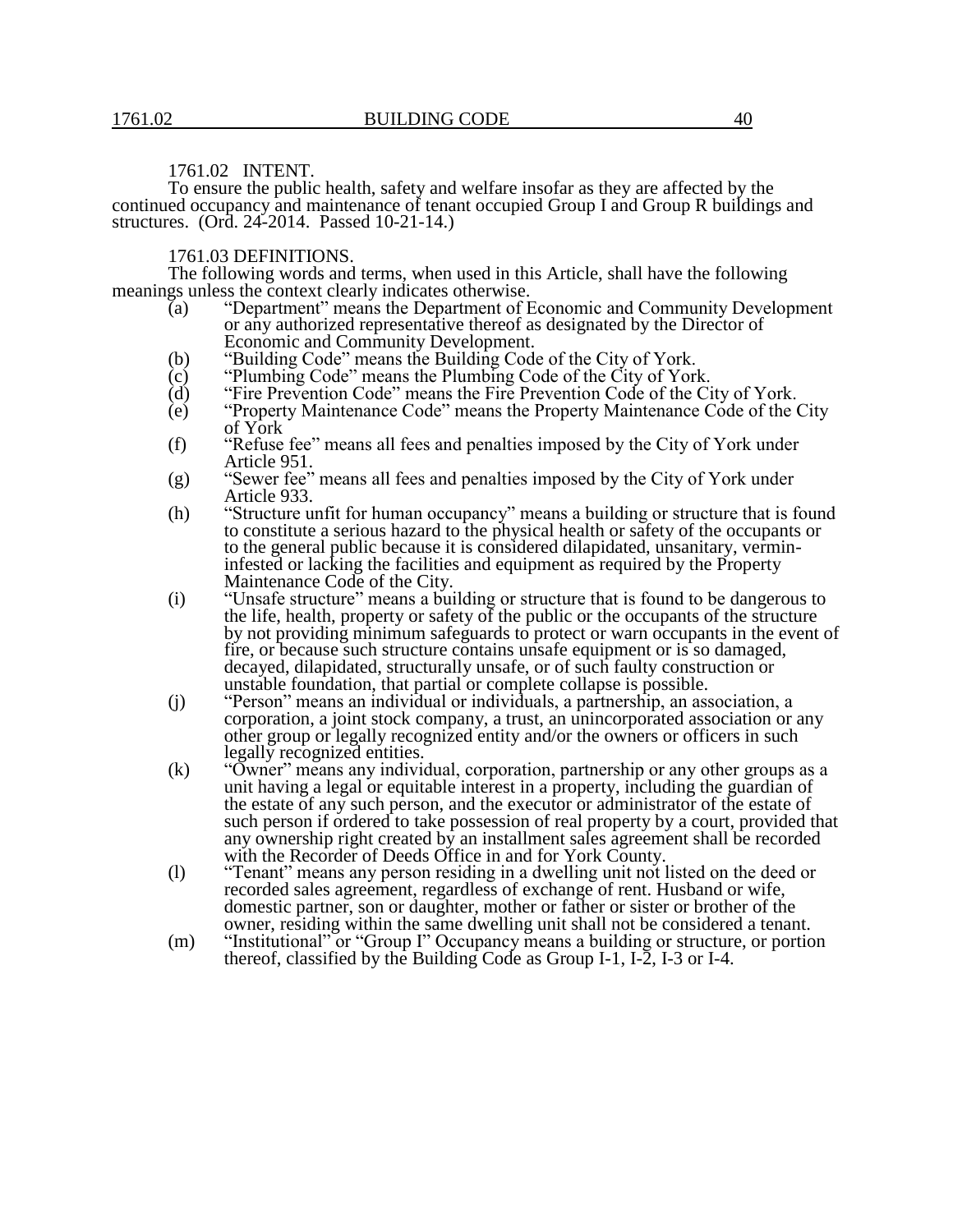- (n) "Residential" or "Group R" Occupancy means a building or structure, or portion thereof classified by the Building Code as Group R-1, R-2, R-3, R-4 or defined by this Article as Group R-5.
- (o) "Group R-5 occupancy" means a student home as defined in this article.
- (p) "Student home" means a single-family dwelling that provides domicile and living arrangements for three (3) to six (6) students, unrelated by blood, marriage, civil union, or legal adoption, that are matriculated students at a college or university, or that are in the process of attending a college or university, or any combination of such people. This term shall not be construed to include or be synonymous with the terms fraternity or sorority house, dormitory, homeless shelter or group home.

(Ord. 24-2014. Passed 10-21-14.)

1761.04 LICENSING OF OCCUPANCY USES.

No person shall offer for occupancy or operate a Group I or Group R Occupancy without first obtaining a license from the Department of Economic and Community Development. (Ord. 24-2014. Passed 10-21-14.)

1761.05 GENERAL STANDARDS FOR APPLICATION OF LICENSE, LATE FEE, INSPECTION AND ACCESS TO DWELLING; INSPECTION FEE.

(a) Every person applying for a Group I-1 through Group R-4 license under this article shall supply such information as the Department requires and shall pay an annual license fee as established by resolution of Council, on or before January 31<sup>st</sup> of the year for which it is issued or the annual license fee shall be increased in accordance with the following schedule:

| Date                            | Fee increase                  |
|---------------------------------|-------------------------------|
| February 1 - 5                  | 10 percent additional charge  |
| February 6-10                   | 25 percent additional charge  |
| February $11 - \text{March } 1$ | 50 percent additional charge  |
| After March 1                   | 100 percent additional charge |

(b) Every person applying for a Group R-5 license under this article shall supply the following information with the application.

- (1) An approval from the college, university or similar institution of higher learning and other such information as the Department requires.
- (2) A list of tenants. This list shall be updated within ten  $(10)$  days of a change of tenant.
- (3) Other such information that the Department deems necessary.

(c) Every person applying for a Group R-5 license under this article shall pay an annual license and inspection fee as established by resolution of Council, on or before August 1st of each year or the annual license and inspection fee shall be increased in accordance with the following schedule: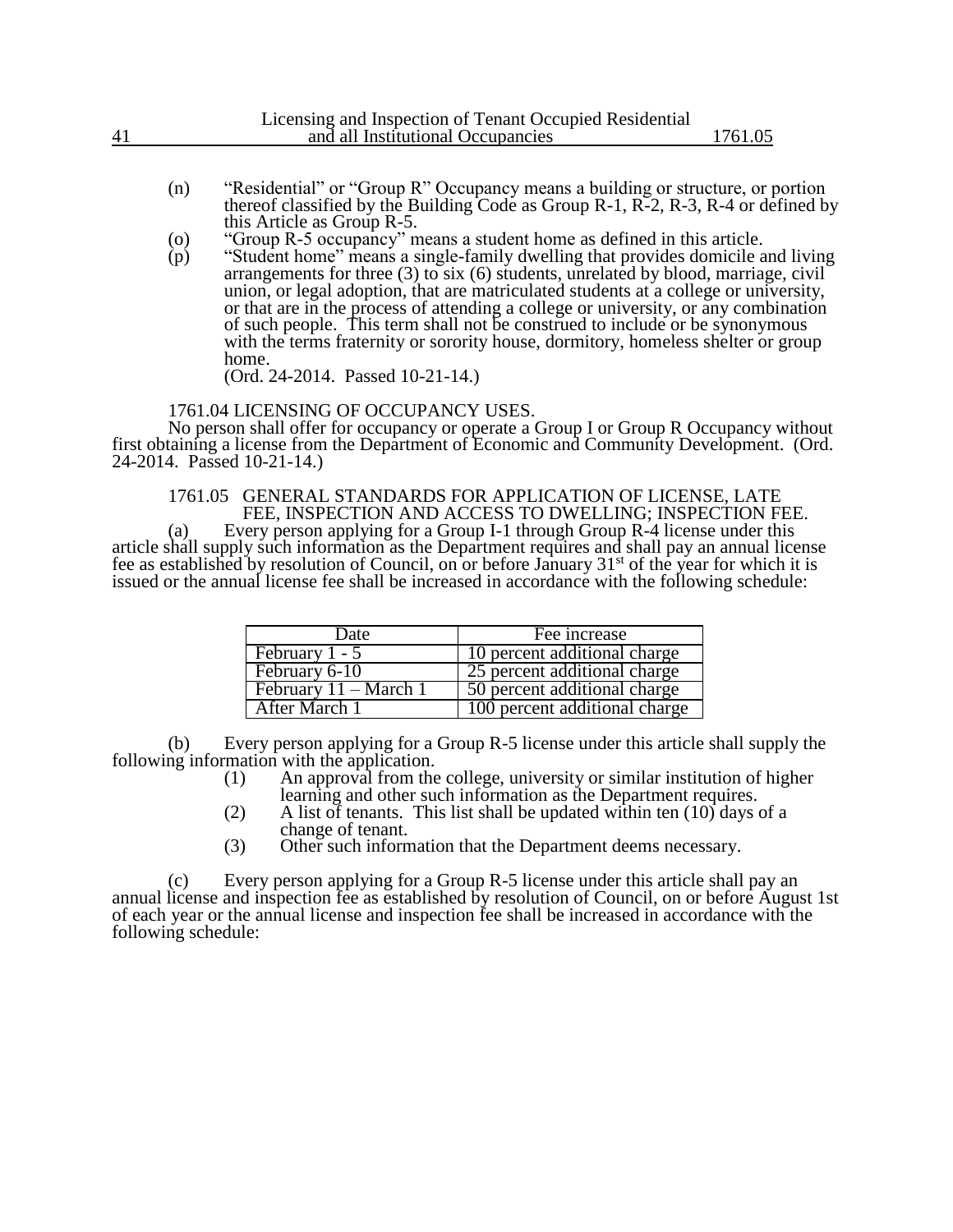| Group $R-5$              |                               |  |  |  |
|--------------------------|-------------------------------|--|--|--|
| Date                     | Fee Increase                  |  |  |  |
| September 1 - 5          | 10 percent additional charge  |  |  |  |
| September 6 - 10         | 25 percent additional charge  |  |  |  |
| September 11 - October 1 | 50 percent additional charge  |  |  |  |
| After October 1          | 100 percent additional charge |  |  |  |

(d) An inspection fee established by resolution of Council shall also be charged. However, where the owner occupies a unit therein, a license fee and inspection fee need not be paid on the unit during such occupancy. The Department shall inspect all Group I Occupancies and all tenant occupied Group R Occupancies according to the following schedule to determine that no violations of the City's Fire Prevention or Property Maintenance Codes are in existence. The inspection shall include all units in the property.

| <b>Classification</b> | <b>Inspection</b> frequency |
|-----------------------|-----------------------------|
| Group I-1             | 24 months                   |
| $Group I-2$           | 24 months                   |
| Group I-3             | 24 months                   |
| Group I-4             | 24 months                   |
| Group R-1             | $\sqrt{24}$ months          |
| Group $R-2$           | 24 months                   |
| Group $R-3$           | 24 months                   |
| Group $R-4$           | $\sqrt{24}$ months          |
| Group $R-5$           | $12$ months                 |

(e) Upon the receipt of an application and fee for a license, the Department shall conduct an inspection of the occupancy. If it is determined to be in compliance with the Property Maintenance Code, Fire Prevention Code and with this article, the Department shall issue the license.

(f) If the Department finds violations of the Property Maintenance Code or Fire Prevention Code, the Department shall issue a notice of violation. Upon compliance with the codes, the Department shall issue the license.

(g) Licenses shall be maintained on the premises at all times and shall be readily available for inspection by the Department. Those who sign a lease for a licensed property shall receive a copy of the license with the signed lease.

(h) Every license granted hereunder shall terminate on the last day of the calendar year in which it was issued, unless sooner revoked. Exception: Licenses for Group R-5 shall terminate on the last day of July each year unless sooner revoked.

(i) No license required by this section shall be transferable unless the new owner or operator gives written notice to the Department within ten days after the transfer in any manner of ownership or control of the interest in such a facility. Such notice shall include the name and address of the person succeeding the ownership or control.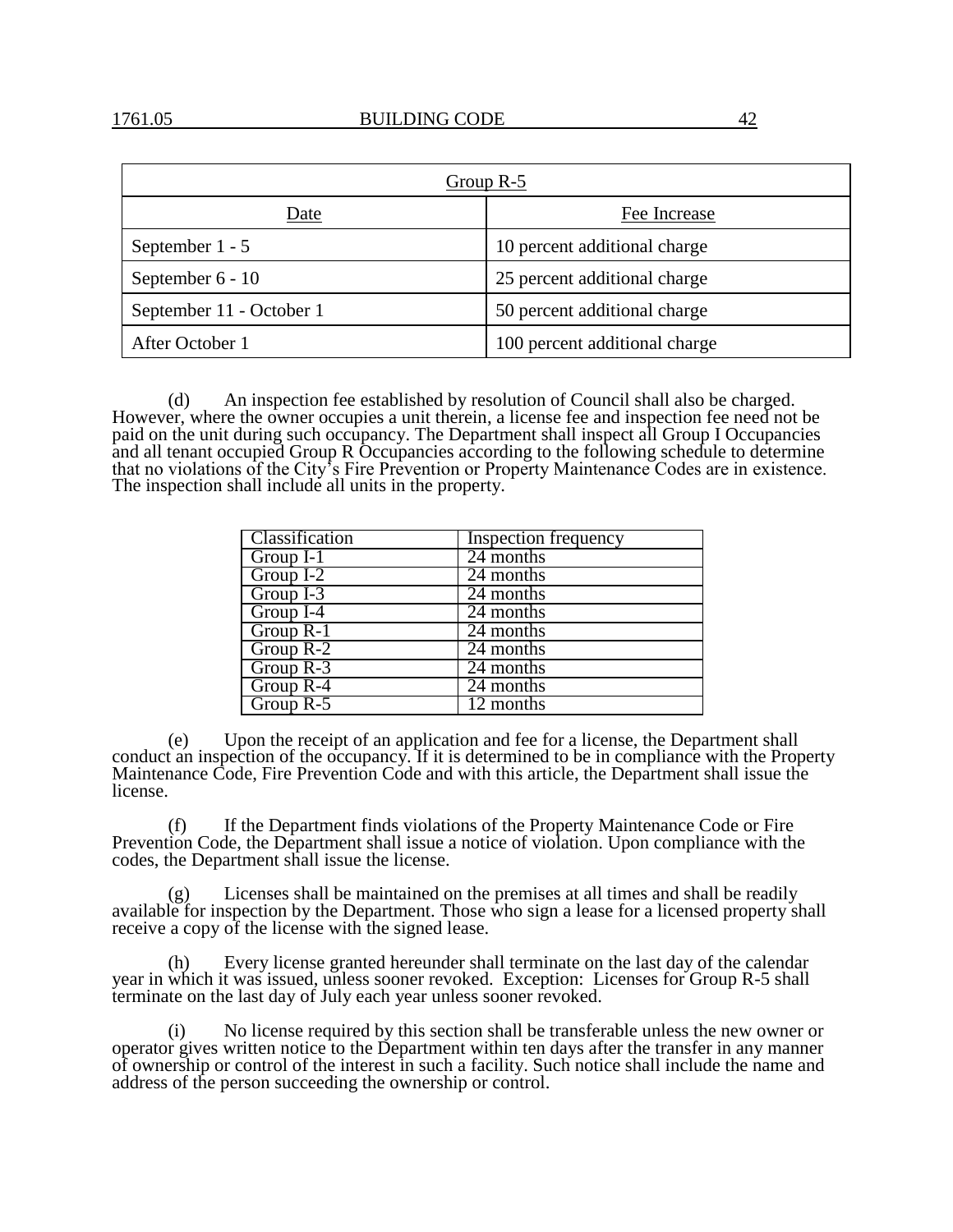|    | Licensing and Inspection of Tenant Occupied Residential |         |
|----|---------------------------------------------------------|---------|
| 43 | and all Institutional Occupancies                       | 1761.05 |

(j) Licenses issued under this article shall be revoked for noncompliance with the Property Maintenance Code or Fire Prevention Codes. When the Department determines that violations exist, the owner or operator shall be issued a notice of violation with a scheduled date for re-inspection. Upon re-inspection, if the violations have not been corrected and no appeal is pending, the Department shall revoke the license and shall notify the owner or operator in writing of the revocation.

(k) Any person whose license has been revoked or whose application for a license to operate has been denied may appeal to the Construction Board of Adjustment and Appeals as is otherwise provided by ordinance of the City.

(l) The Department shall immediately revoke the license of any property that it determines constitutes an unsafe structure or structure unfit for human occupancy as defined by this article. A notice of violation shall be issued to the owner or operator within 48 hours. The notice shall list the unsafe condition(s), applicable code section(s) and shall contain a correction order with a date for re-inspection. The notice may be hand delivered directly to the owner or his agent or sent to either via certified mail, return receipt requested. The City shall take any and all other action as allowed by law to bring the property into compliance.

(m) The Department of Economic and Community Development is authorized and directed to make inspections at any reasonable hour to determine compliance with this article and with the Fire Prevention and Property Maintenance Codes. For this purpose, the Department, its officers or designees are authorized to enter and examine any building, structure, yard or part of either and every owner, operator or occupant shall allow the Department, its officers or designees free access. Inspection may be postponed by the Department due to illness of one or more occupants of the premises or other emergency.

(n) Every occupant of a Group I Occupancy or Group R Occupancy regulated by this article shall grant to the owner or operator thereof or his agent or employee or any person with whom the Department has contracted under Section 1761.05 free access at all reasonable times for the purpose of making repairs or alterations to affect compliance with this article and with the Building, Fire Prevention and Property Maintenance Codes and with any notice or order issued there under.

(o) Whenever the owner, mortgagee, purchaser or other interested party requests a special inspection of a property regulated by this article, or certification that a property is in compliance with this article or other applicable City ordinances pertaining to structural condition; when such a request is being made in connection with the sale, conveyance, transfer, financing or refinancing of such property; then such person shall first pay a fee to the City to defray the expenses of making such inspection. The fee shall be established by resolution of Council.

(p) Annual Inspection Program. The Department shall establish an inspection process known as the "Annual Inspection Program" for Group I and Group R occupancies that have a history of violations under this article or the Building, Fire Prevention and/or Property Maintenance Codes. The Department shall establish specific regulations for the Director of Economic and Community Development and/or his designee to determine which properties shall be included in the annual inspection program. The Department shall provide the regulations and any amendments thereof to Council, which shall either approve or deny the regulations. The regulations and any amendments thereof take effect upon Council approval. (Ord. 24-2014. Passed 10-21-14.)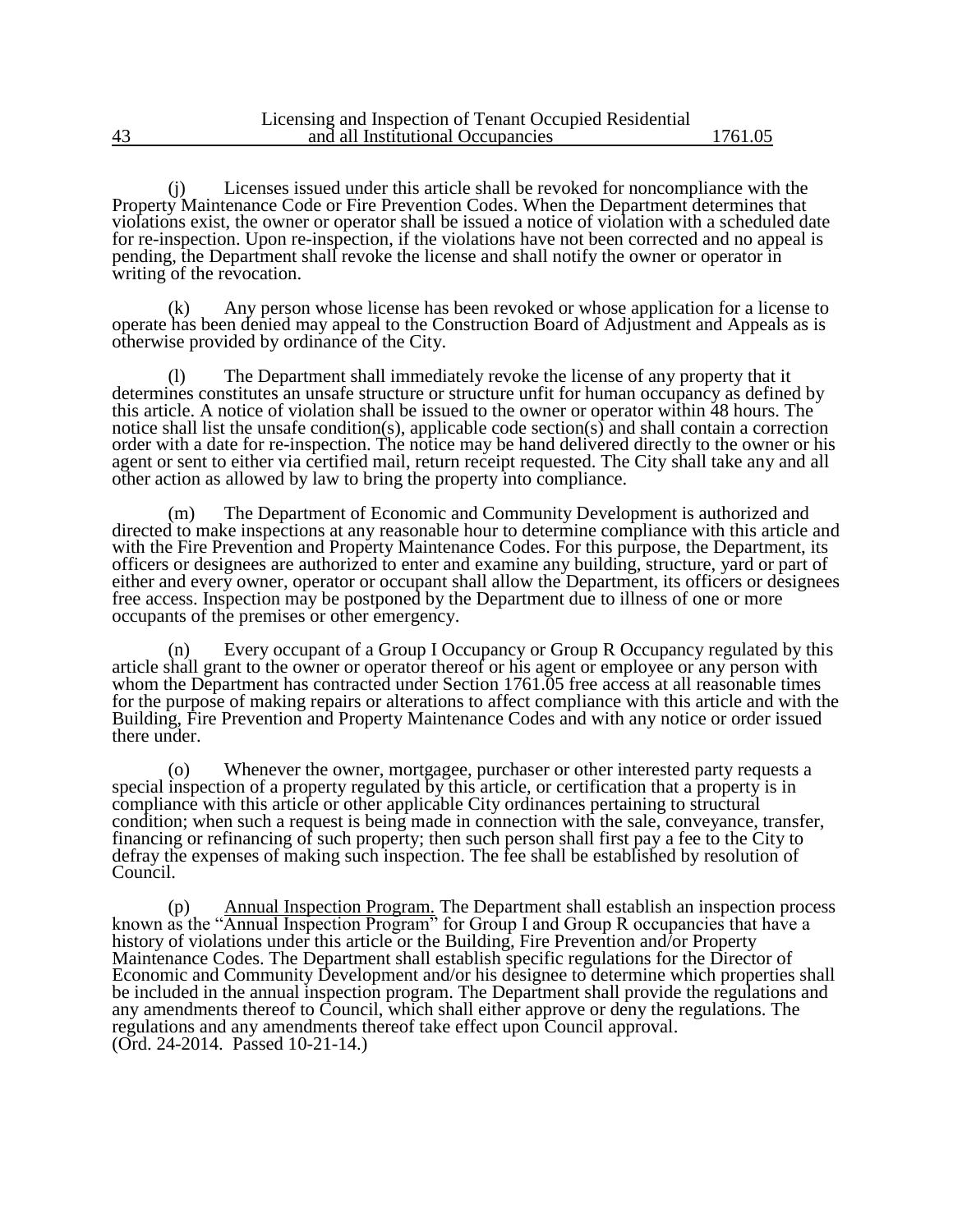# 1761.06 ENFORCEMENT POWERS.

The Director of Economic and Community Development and/or the inspectors of Department of Economic and Community Development shall have the authority to institute summary criminal proceedings as a means of enforcement of this article and shall, when acting within the scope of employment hereunder, have the powers of a police officer of the City; provided, however, that under no circumstances shall they have the power of arrest. (Ord. 24-2014. Passed 10-21-14.)

### 1761.07 PAYMENT OF SEWER AND REFUSE FEES.

(a) Effective January 1, 2007, the Department of Economic and Community Development shall not issue and shall revoke a license for a property determined by the Department to be greater than thirty days in arrears on payment of sewer fees and/or refuse fees and/or if the property has been referred to the York County Tax Claim Bureau for collection of taxes.

(b) Exception: The Department may issue a license if a property is more than thirty days in arrears on payment of sewer fees and/or refuse fees and/or if the property has been referred to the York County Tax Claim Bureau if the property owner agrees to and follows a payment plan approved by the City. (Ord. 24-2014. Passed 10-21-14.)

# 1761.08 CONFLICT OF ORDINANCES.

In any case where a provision of this article is found to be in conflict with a provision of any City zoning, building, fire, safety or health ordinance, or law, rule or regulation of the Commonwealth, the provision which establishes the higher standard for the promotion and protection of the health and safety of the people shall prevail. In any case, where a provision of this article is found to be in conflict with a provision of any other City ordinance or code or law, rule or regulation of the Commonwealth which establishes a lower standard for the promotion and protection of the health and safety of the people, the provisions of this article shall be deemed to prevail, and such other ordinances or codes are hereby declared to be repealed to the extent that they may be found in conflict with this article. (Ord. 24-2014. Passed 10-21-14.)

# 1761.09 PAYMENT AND ENFORCEMENT OF COLLECTION OF FEES.<br>(a) All fees and charges for licenses or permits shall be paid in advance at

All fees and charges for licenses or permits shall be paid in advance at the time application therefore is made to the Department of Economic and Community Development. Each license or permit granted hereunder shall terminate on the last day of the year in which it was issued. The fee for each annual license shall be paid to the Department on or before January 30 of the year for which it is issued. The fee for each annual license shall be paid to the Department on or before January 30 of the year for which it is issued. For purposes of determining compliance with this ordinance, the postmark date shall be considered the date of receipt of payment for those license fees sent by mail.

No person shall commence operation of any Group I or Group R Occupancy required to be licensed under this article after January 30 of any year unless the required fees are paid and the structure is inspected and approved.

Exception: In the case of a previously licensed occupancy that has been inspected within the time frame established by this article, the due date for the license fee shall be thirty days after such operation commences, however operation of such occupancy shall not begin prior to notification of the Department. (Ord. 24-2014. Passed 10-21-14.)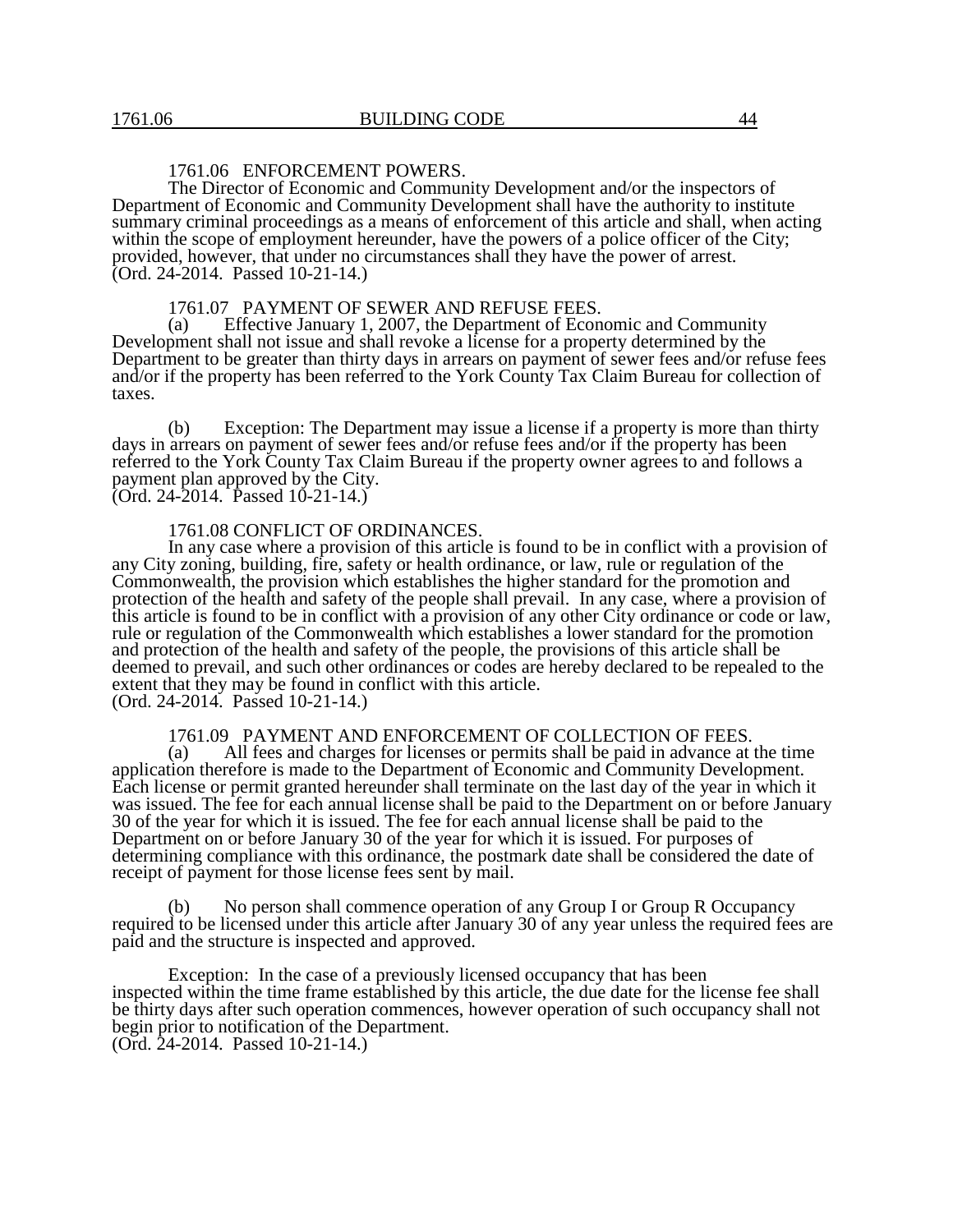# 1761.10 ISSUANCE.

Effective January 1, 2007, the Department of Economic and Community Development shall not issue a license for a any property regulated under this article unless it has complied with Section 1512.06 requiring liability and casualty insurance.  $(Ord. 24-2014.$  Passed  $10-21-14.$ )

### 1761.11 SEVERABILITY.

The provisions of this article are severable and if any of its sections, clauses or sentences shall be held illegal, invalid or unconstitutional, such provisions shall not affect or impair any of the remaining sections, clauses or sentences. It is hereby declared to be the intent of Council that this article would have been adopted if such illegal, invalid or unconstitutional section, clause or sentence had not been included herein.

(Ord. 24-2014. Passed 10-21-14.)

### 1761.12 OPERATION OF GROUP I-1 AS HALFWAY HOUSES AND ALL GROUP I-3.

(a) Group I-1 that would operate as a halfway house or related facility serving those recently released from a state, county or federal prison and all Group I-3 shall not qualify for licensing if the proposed location of such a Group I-1 or I-3 would fall within 500 feet of any Group  $\overline{R}$  as defined within this Article, and within 1,500 feet of any school, child care facility, community center, public park, recreational facility or library in the City.

(b) For the purpose of determining the minimum distance separation, the requirements shall be measured by following a straight line from the outer property line of the proposed location of the Group I-1 or Group I-3 as described in subsection (a) to the nearest outer property line of a school, child care facility, community center, public park, recreational facility or library.

(c) The requirements in subsection (a) shall not apply to Group I-1 or Group I-3 as described in subsection (a) that qualified for licensing before the requirements in subsection (a) take effect or if such a Group I-1 or Group I-3 qualified for licensing before a school, child care facility, community center, public park, recreational facility or library had become established. (Ord. 24-2014. Passed 10-21-14.)

## 1761.12.1 DEFINITIONS.

The following words and terms, when used in this subsection, shall have the following meanings, unless the context clearly indicates otherwise:

- (a) "Child Care Facility" means a day care center, child care facility licensed under this article by the City of York or any other child care service facility exempt from licensing pursuant to the laws of the Commonwealth of Pennsylvania and/or the City of York.
- (b) "Community Center" means a building and its related facilities used for educational, social, cultural or recreational activities, which is operated by a notfor-profit entity.
- (c) "Public Park" or "Recreational Facility" means any land, or tract of land, or facility used for passive or active recreation, including any playground, park, skate park, athletic field, swimming pool, and any other facility owned or operated by the City or any other governmental agency or not-for-profit organization, including York County or the Commonwealth of Pennsylvania.